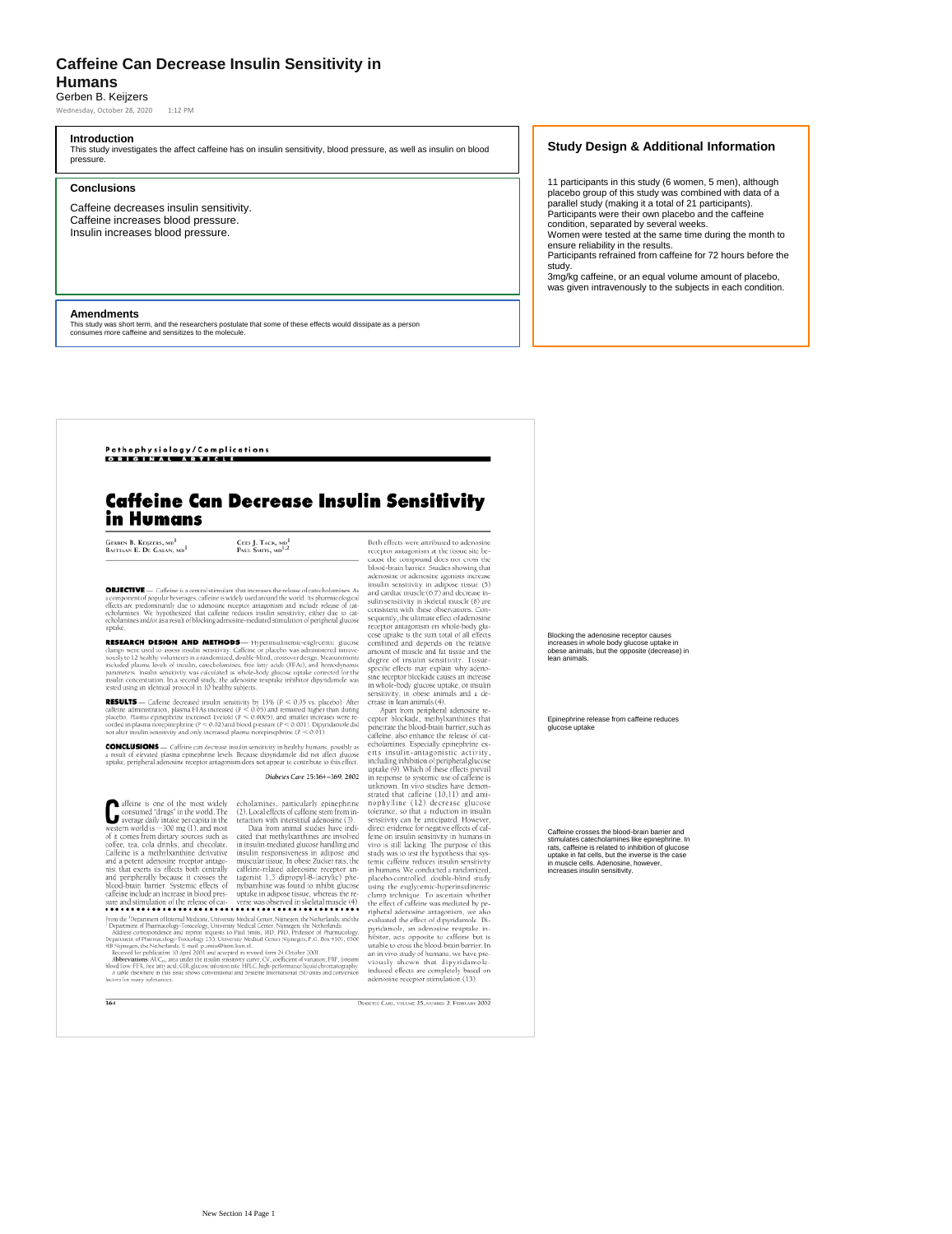### **Kelizers and Associates**

# **RESEARCH DESIGN AND**<br>**METHODS** — The study grou

**RESEARCH DESIGN AND**<br> **ANDICAL TEXT CONSTANTS CONSTANTS CONSTANTS** and the space sized of 21 nonsmoking, lean (mean BMI  $\pm$  sD, 21.9  $\pm$  2.7 kg/m<sup>3</sup>), normotensive, worms and five mean and the mean and three mean and t

# Caffeine study

tion.<br> **Caffeine study**<br> **Caffeine study**<br> **Caffeine study**<br> **Caffeine study**<br> **Caffeine study**<br>
con the mormingh fast and having ab-<br>
stained from caffeine-containing sub-<br>
stained from caffeine-containing sub-<br>
stances

DIGHTES CARE, VOLUME 25, NUMBER 2, FEBRUARY 2002

clamp procedure was initiated and continued for 120 min (14). To maintain<br>plasma glucose at 5 mmol $\theta$  with coefficients of variation (CVs) <5%, at<br>etrails clear to second with coefficients of twintinum (CVs) <5%, at<br>etra

### Dipyridamole study

**Dipyridamole study**<br> $\alpha$  in the dipyridamole (or place<br>and 0.05 mg/kg dipyridamole (or placeho) was intravenously administered or<br> $\alpha$ + and  $\alpha$  in ministered or and ministered or<br> $\alpha$ -  $\alpha$  in minister (b). The place of

### **Analytical methods**

concurrent with the canenes studes.<br> **Analytical methods**<br> **Plasma glucose was measured** in duplicate by the glucose oxidation method<br>
cate by the glucose oxidation method (Beckman Glucose Analyzer II; Beckman,<br>
Fullertron

 $\mathrm{CV}$  5 and 8% at cortisol concentrations of 0.22 and 1.06  $\mu\mathrm{mol}/\mathrm{l}$ , respectively). Plasma FFA/levels were determined with commercially available ACS-ACOD method (Wako NEFA C test; Wako Chemicals, Neuss, Germany).

Statistical methods and calculations Statistical methods and calculations<br>For statistical analyses, the following tests<br>were performed. The effect of calleine and<br>dipyridamole on glucose infusion rates (GIRs) and hormonal and cardiovascular<br>responses were te described method (18), whole-body inst lin sensitivity was calculated as the GIR<br>divided by the plasma insulin concentradivided by the plasma insulin concentra-<br>incoduring the final 30 min of the study and expressed in µunol - Ng<sup>-1</sup> - min<sup>-1</sup> per mall means<br>in mUA .<br>Area under the insulin sensitivity curve (AUC<sub>u</sub>) was calculated and comtically significant.

**RESULTS** — During the clamp, plasma insulin levels increased to 99  $\pm$  5 ml/l during callents and to 98  $\pm$  5 ml/l/l during callents and to 98  $\pm$  5 ml/l/l during placebo ( $P = \text{NS}$ ). Insulin levels in 97  $\pm$  3 ml/l/

### Effects of hyperinsulinemia alone

**Effects of hyperimulinemia alone**<br> **Effects of hyprical increases and place by such its (n = 21) were pooled. Mean whole-<br>
body insular sensitivity was 0.47**  $\pm$  **0.03<br>**  $\mu$ **mm<sup>1</sup>**  $\cdot$  **kg<sup>-1</sup>**  $\cdot$  **mm<sup>-1</sup> per mU/l. Hyperin**reflect systemic vasodilation and sympathetic activation, both of which have been previously described as a consequence of hyperinsulinemia (19).

**Reponses to cafferine alone**<br>Plasma caffeine concentrations increased<br>to 8.6  $\pm$  0.7 mg/l directly after the caf-<br>feine bolus infusion and remained at<br>6.5  $\pm$  0.4 mg/l during the maintenance

 $365$ 

11 participants in this study (6 women, 5 men),<br>although placebo group of this study was combined<br>with data of a parallel study (making it a total of 21<br>participants). Participants were their own placebo a<br>the caffeine con .<br>and Women were tested at the same time during the<br>month to ensure reliability in the results. Participants refrained from caffeine for 72 hours before the study.

corone are study.<br>3mg/kg caffeine, or an equal volume amount of placebo, was given intravenously to the subjects in each condition.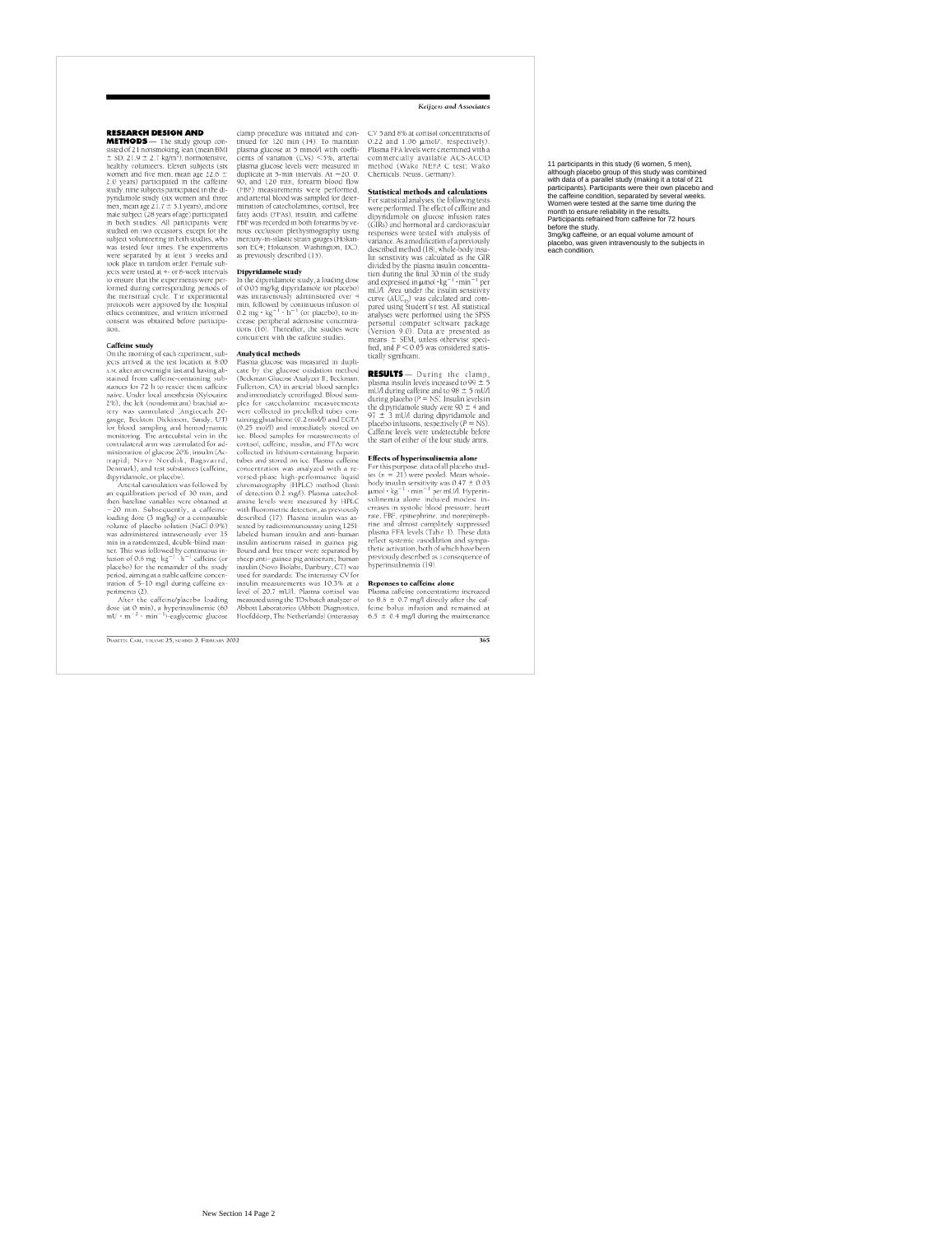# Caffeine and insulin sensitivity

|                                         | Baseline<br>$(-30 \text{ min})$ | During clamp<br>(90 min) | End of stud<br>$(120 \text{ min})$ |
|-----------------------------------------|---------------------------------|--------------------------|------------------------------------|
| Epinephrine (nmol/l)                    | $0.19 \pm 0.03$                 | $0.22 \pm 0.03$          | $0.28 \pm 0.04$                    |
| Norepinephrine (nmol/l)                 | $0.81 \pm 0.09$                 | $1.00 \pm 0.07$          | $1.01 \pm 0.06$                    |
| Cortisol (umol/l)                       | $0.58 \pm 0.06$                 | $0.41 \pm 0.03$          | $0.40 \pm 0.03$                    |
| FFAs (mmol/l)                           | $0.40 \pm 0.04$                 | $0.04 \pm 0.00$          | $0.03 \pm 0.00$                    |
| Systolic BP (mmHg)                      | $126 \pm 2$                     | $131 \pm 2$              | $131 \pm 3^*$                      |
| Diastolic BP (mmHg)                     | $66 \pm 1$                      | $68 \pm 1$               | $68 \pm 1$                         |
| Heart rate (bpm)                        | $61 \pm 2$                      | $65 \pm 2$               | $66 \pm 2$ *                       |
| FBF $(ml \cdot dl^{-1} \cdot min^{-1})$ | $2.30 \pm 0.19$                 | $2.49 \pm 0.24$          | $2.70 \pm 0.27$                    |

infusion. Before initiation of the hyperin-0.010), and FFA ( $P = 0.047$ ) when consultanents: clamp, calfeine significantly pared with placebo (Fig. 1). Caffeine initiation is simulated the release of epinephrine creased sy

366

**Responses to caffeine and insulin** (Glucose and misulin linevels and GRI during the clamps are depited in Fig. 2. During the first hour, GIR was roughly the same of indicated in a calcine and palacebo arms. Thereafter, u



DIMETES CARE, VOLUME 25, NUMBER 2, FEBRUARY 2002

estly increased FBF  $(P = 0.013)$  but did<br>not affect heart rate (Table 2).

Responses to caffeine and insulin

### **Table 1**

This is a table in response to forced hyperinsolinemia (insulin is injected into people, in a controlled manner) at baseline (no insulin), 90 minutes (insulin added), and 120 minutes (insulin added).

- **Primary Results:** Epinephrine and Norepinephrine increased. - Cortisol decreased.
- 
- 
- Free Fatty Acids decreased with insulin addition. Blood pressure increased with insulin addition. Heart rate and blood flow increased with insulin addition.

**Take Away:** Insulin, alone, increases catecholamines (epinephrine), reduces catabolic hormone cortisol, lowers fatty acid release into the blood, and increases blood pressure in healthy adults.

### **Figure 1**

Participants were given caffeine or placebo (no caffeine) infused and then put on a euglycemic clamp (insulin added to the blood stream) and researchers tested epinephrine, cortisol, norepinephrine, and free fatty acids.

# **Primary Results:**

- Caffeine increases epinephrine.

- Cortisol unaffected by caffeine. - FFA increased with caffeine, but decreased when insulin added, still more than placebo.

**Take Away:** Caffeine increases catecholamines and free fatty acids.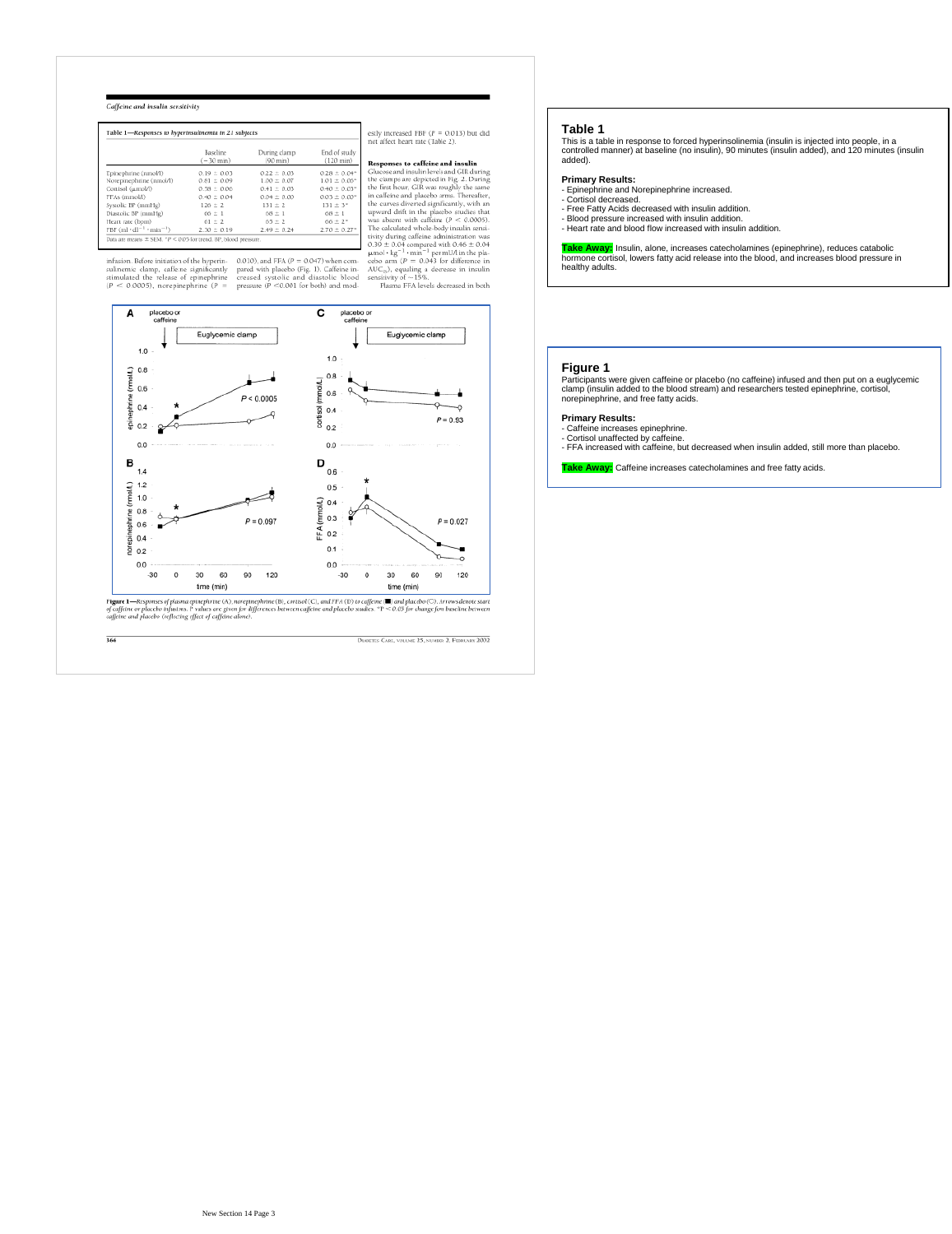# **Kelizers and Associates**

|                                         | Baseline<br>$(-30$ min) | After loading dose During clamp<br>$(0 \text{ min})$ | $(90 \text{ min})$ | End of study<br>$(120 \text{ min})$ |
|-----------------------------------------|-------------------------|------------------------------------------------------|--------------------|-------------------------------------|
| Systolic BP (mmHg)                      |                         |                                                      |                    |                                     |
| Placebo                                 | $127 + 2$               | $128 \pm 3$                                          | $131 \pm 3$        | $133 \pm 4^*$                       |
| Caffeine                                | $122 + 2$               | $129 + 27$                                           | $134 \pm 2$        | $134 \pm 2$ **                      |
| Diastolic BP (mmHg)                     |                         |                                                      |                    |                                     |
| Placebo                                 | $68 \pm 2$              | $68 \pm 2$                                           | $69 + 2$           | $70 \pm 2$                          |
| Caffeine                                | $64 \pm 1$              | $70 \pm 1$ †                                         | $69 \pm 1$         | $69 + 1$ **                         |
| Heart rate (bpm)                        |                         |                                                      |                    |                                     |
| Placebo                                 | $65 \pm 3$              | $65 \pm 3$                                           | $68 \pm 3$         | $69 \pm 3$ *                        |
| Caffeine                                | $59 + 2$                | $59 + 2$                                             | $64 + 3$           | $65 \pm 3$ *                        |
| FBF $(ml \cdot dl^{-1} \cdot min^{-1})$ |                         |                                                      |                    |                                     |
| Placebo                                 | $2.25 \pm 0.22$         | $2.17 \pm 0.20$                                      | $2.75 \pm 0.31$    | $3.07 \pm 0.38^*$                   |
| Caffeine                                | $2.26 \pm 0.40$         | $2.60 \pm 0.36$                                      | $3.75 \pm 0.85$    | $4.64 \pm 1.19$ *                   |

studies as a result of insulin but remained higher in the presence of caffeine  $\langle P = 0.001 \rangle$ . Arreial plasma epinephrine levels increased significantly more with caffeine than placebo $\langle P = 0.001 \rangle$  (Fig. 1). The increase

# Responses to dipyridamole

**Responses to dipyridannole**<br>
Dipyridannole<br>
Dipyridannole<br>
To exparitivity compared with placebon<br>
(0.49 ± 0.04 ×s. 0.50 ± 0.04 µm0<sup>1</sup> kg<sup>c</sup><br>
(nm<sup>1</sup><sup>2</sup>) per mUA,  $P = \text{NS}$ ). Apart from a significant increase in plasma no

**CONCLUSIONS** — The major find-<br>ing of our study is that calfeine, in a dose<br>that equals moderate consumption, de-<br>reased insulin sensitivity in healthy voluments. Calfeine increased plasma<br>acreed plasma expected plasma ex

DIGHTES CARE, VOLUME 25, NUMBER 2, FEBRUARY 2002

mented as result of caffeine ingestion is chosen to the magnitude of the interaction in<br>sults can the magnitude of the interaction schults sensitively that can be achieved with gluoso-lowering agents, such as<br>the interact

or by inhibiting adenosine-induced sup-<br>neasy (22). Plasma FPA grassion of lipolysis (22). Plasma FFA cove up<br>at of prephend subsetivation (25) and highed isospectrate and correlates negatively seen<br>ital hyperterison (22)

### $367$

### **Table 2**

Addition of nothing, then caffeine or placebo (loading dose - 0 minute), then during insulin clamp (90 minutes insulin addition), then 120 minutes after insulin addition. Looking at blood pressure and heart rate and blood flow.

### **Primary Results**:

- Caffeine and insulin elevated blood pressure, but caffeine + insulin slightly elevated it more.

**Take Away:** Caffeine increases blood pressure, and more so with high insulin.

Epinephrine promotion by caffeine may induce hepatic glucose production and inhibit glucose uptake by the cells, leading to less needing to be infused. Other studies have shown epinephrine desensitizes tissues to insulin.

Caffeine stimulates lipolysis through epinephrine or by inhibiting adenosine induced suppression<br>of lipolysis. Increased plasma fatty acids may inhibit decreases liver glucose release and<br>reduces insulin sensitivity in per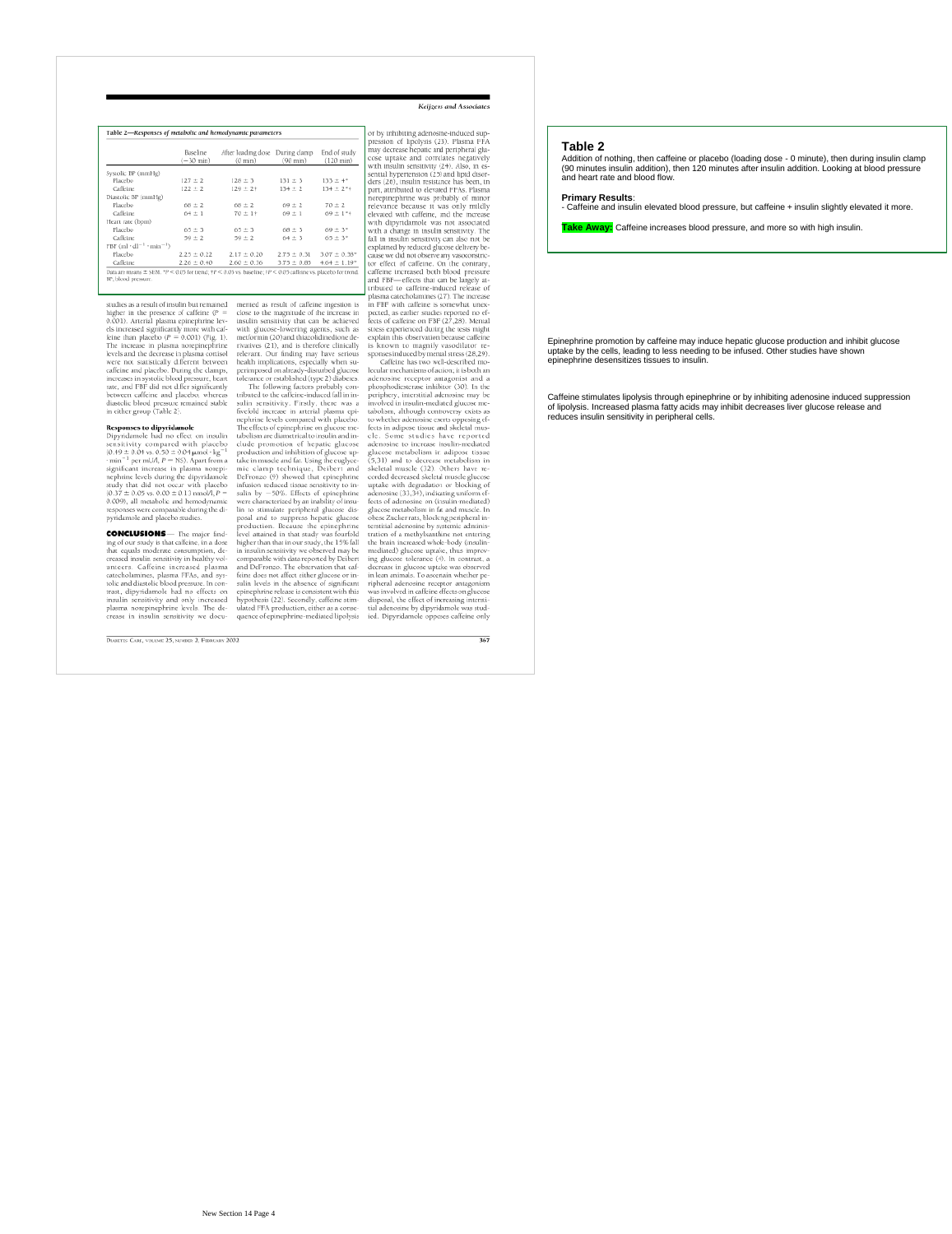Caffeine and insulin sensitivity



sor effects that are associated with a<br>cute origination (37), perhaps due to upergular conform of a<br>denosine receptors (38). The development of volence that been used to<br>explain that large population-based such explain th

Acknowledgments— This study was sup-<br>ported by a grant (no. QLK1-CT-2000-00069)<br>from the European Commission Fifth Frame

Program.<br>We are indebted to Aarnout Jansen van<br>Roosendaal for performing the randomization we are indebted to Aarnout Jansen van<br>Roosendaal for performing the randomization<br>of the calleine study and to Evertine Abbink<br>for assistance with the dipyridamole experiments. We also thank all participants.

- References<br>1. Barone JJ, Roberts HR: Caffeine consumption. Food Chem Taxicol 34:119-129,
- 1996<br>
2. Smits P, Pieters G, Thien T: The role of<br>
epimephrine in the circulatory effects of<br>
coffee. Clin Pharmacol Ther 40:431-437,<br>
1986
- 1986<br>
3. Smits P, Boekema P, De Abreu R, Thien T,<br>
van 't Laar A: Evidence for an antagonism<br>
between caffeine and adenosine in the human<br>
an cardiovascular system. J *Cardiovasc*

DIABETES CARE, VOLUME 25, NUMBER 2, FEBRUARY 2002

### **Figure 2**

Here, the researchers have determined they'd like to keep blood glucose at around 5 millimolar (that's a concentration) and infuse insulin into the blood stream, as well as more glucose (blood<br>sugar). If the amount of glucose they can put into the body is higher (Glucose Infusion Rate -<br>GIR), then the cells are shut cells more insulin sensitive. Placebo (no caffeine) in open circles, black squares is caffeine condition.

**Primary Result:** - The caffeine condition has reduced glucose infusion rate.

**Take Away**: This shows caffeine reduces insulin sensitivity in healthy individuals.

The researchers mention that these effects are likely not long standing (but are untested here), and may actually just be acute/temporary effects that dissipate as a person sensitizes to caffeir

in the periphery, as it does not penerate the blood-brain barrier. Because dipyrid-<br>anole had no effect on insuline sensitivity, a significant contribution of interstinial adenosine on glucose uptake is unlikely, although

 $\frac{1}{368}$